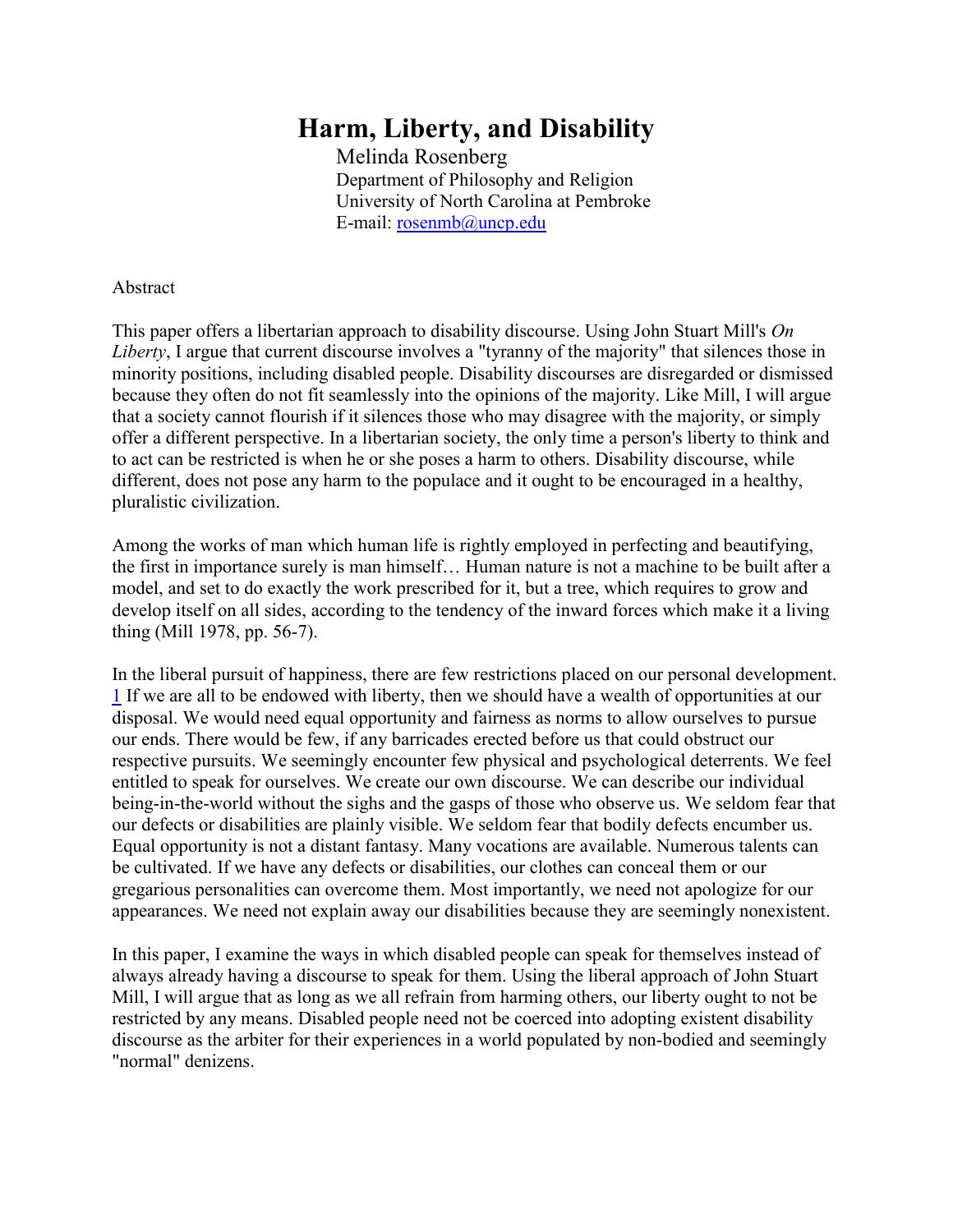Rosemarie Garland Thomson has argued that disability has been "[c]onstructed as the embodiment or corporeal insufficiency and deviance, the physically disabled body becomes a repository for social anxieties about such troubling concerns as vulnerability, control, and identity" (Thomson 1997, p. 6). In other words, the physically disabled body makes some feel illat-ease. Some might feel better if they were banished to the private rooms of a clinic or a special school. Some are not fully accustomed to those who are not aesthetically similar to themselves. Some are unaccustomed to bodies that are literally joined at the hip or the head. Because these bodies dramatically differ from what is considered normal, some cannot help but imagine the immense possibilities that medicine can provide for these unfortunate ones. Perhaps medicine ought to intervene to separate conjoined twins or to lengthen the bones of little people. Or, perhaps we expect disabled people to be sequestered to alleviate *our* malaise. Do disabled people violate codes of health, normalcy, and beauty? Why do we fear such people? Leslie Fiedler has observed that "…such fear turns into hate; a hatred of ourselves for being unable to resist that shameful panic, then of those who stir it in us, and who therefore, we tell ourselves — projecting what we cannot bear onto the "other" — they must surely hate us for hating themselves (Fiedler 1996, p. 41).

When in the presence of the abnormal, some might bristle at such spectacles. Perhaps those who bristle are projecting their numerous insecurities onto these unwilling victims. Fiedler adds that we have succumbed to a "tyranny of the normal." This is a tyranny "sustained by creating in those outside the norm shame and self-hatred — particularly if they happen to suffer from those 'deformities' that we cannot prevent or cure" (p. 154).

When confronted with Fiedler's "tyranny of the normal" paradigm, I immediately think of Daniel Callahan's bioethical term, "technological brinkmanship" (Callahan 2000). While Callahan is discussing euthanasia for the terminally ill, in most medical discourse, one could argue that if we have the technology to cure, prolong, and enhance life, we ought to pursue such a course. We ought not to place any strictures on the use of technology to overcome the fragile health of the body and the mind. Regarding disabled people, if there is a way to correct their deformities to normalize their minds and bodies, are we not compelled morally to do so? If we gravitate towards that which is normal, we presumably are repulsed by those who deviate from the normal. We are repulsed yet transfixed by such deviance and difference. Friedrich Nietzsche said long ago that "difference engenders hatred" (Nietzsche 1977). It is the very stark differences that oblige us to medicalize every bodily and psychological malfunction. If we cleanly subsumed every problem into the domain of medical science, any apparent problem could be addressed so that differences are lessened. However, we could simply accept these differences. We need not view disability as a pathological condition. We might be better served if we turned our clinical and/or aesthetic gazes towards ourselves instead of others.

Thomson has observed that there is a dearth of "mitigating narratives" for disabled people who venture out into public life, or at least make the attempt to so do (Thomson 1997, p. 10). As a result, the others often speak on behalf of disabled people or disfigured because disabled people are often viewed only as moral patients, not moral agents. As a moral patient, disabled people would have *some* moral standing. If disabled people have defects that can be corrected, we may justify medical intervention. We could show beneficence towards disabled people by altering and repairing defects that would otherwise ostracize and stigmatize them. They could be sheltered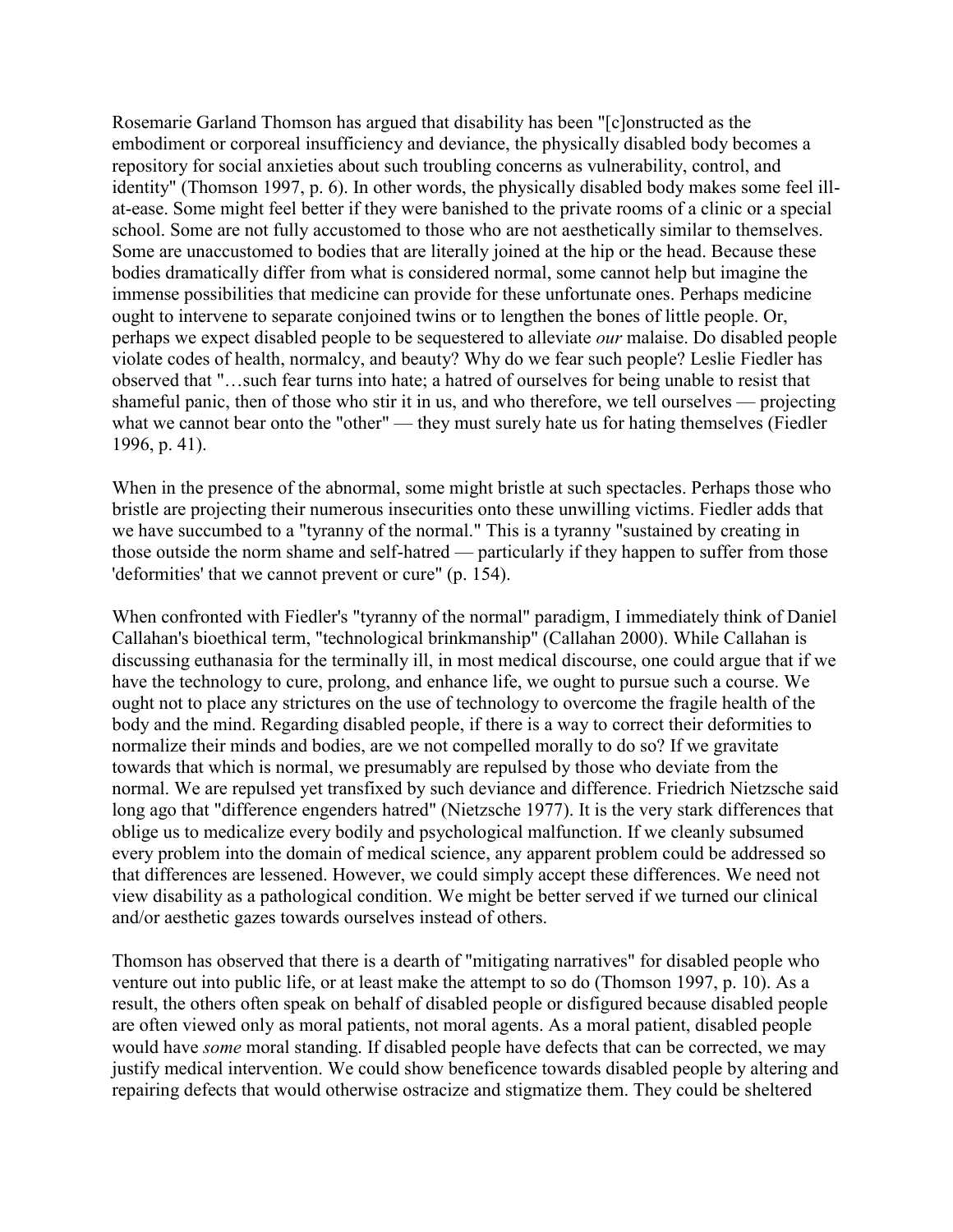from the public so they need not face the judgmental gazes of those who fall within the normal. But by refusing to recognize disabled people as moral agents, we do not view them as people capable of autonomously authorizing their own actions. We must do it for them.

If we categorize disabled people as moral patients only, we on the other side can evince benevolence, kindness, and caring for them. This is one problem of having so few disability narratives. We do not comprehend their experiences. We try to imaginatively identify with their experiences. Yet, all of our experiences are incommensurate. As a sighted person, I can blindfold myself and try to convince others that I genuinely understand what blindness is like. Covering my eyes is not enough. I have already seen colors. I have already seen shapes. How could I pretend to have never seen such objects? Perfect reflexivity of non-disabled/disabled perspectives does not seem possible. On the other side, with so few mitigating narratives, disabled people may be unable to articulate their experiences in a world apparently created only for the normal. If disabled people are barred from authoring their own identities without the binary opposition of normal/abnormal looming over them, how would they not feel tyrannized and terrorized?

Discourse does not seem readily available to disabled people since they ostensibly have no other way to articulate and negotiate their way into a world made for others. For Plato, one could not call a woman beautiful without truly understanding beauty itself. A beautiful woman is but a representation of the eternal and changeless form of beauty (Plato 1961, 211e). Perhaps this eternal form of beauty does not exist. Yet if we suspend the search for eternal goodness, truth and beauty, we can focus on a world that is populated with a multiplicity of human beings in all shapes and sizes. Instead of compressing everything into the normal and condemning all that is abnormal, we ought to hold the imperative of normalization in abeyance. Elizabeth Grosz points out that our own narcissism often prevents us from understanding those who can enthrall and disgust us (Grosz 1997, p. 64). Such people transcend the boundaries of the normal, and these are boundaries by which we comprehend ourselves and others.

The refusal to recognize those who fall outside of the normal as being capable of agency is no fault of theirs, but ours. Fiedler has argued that disabled people and disfigured wear a "badge of shame" that bespeaks of long exclusion and exploitation from the public (Fiedler 1978, p. 13). It is not that disabled people and disfigured have willingly and proudly worn these badges to separate themselves from the normal, the ordinary, and the mundane. Rather, they may have had little choice but to internalize the shame and horror that others feel and express when in their presence. If it is not shame and horror, then it is pity. If disabled people are to be a part of the public, they must have more than minimal moral standing. This means we ought to refrain from equating disabled people with helpless infants or invalids. I argue that the status of disabled must be enlarged to include moral agency. Disabled people have the capacity to act morally. They have the capacity to be both recipients and doers of moral actions. Why should they not be seen as moral agents? Gawking onlookers may think those who are different from themselves have violated some arbitrarily constructed norm of beauty, but that should not compromise the moral agency they are capable of having. With moral agency comes full participation in society. Someone may be aesthetically distasteful to the majority, but the majority should not dictate what any minority should look like or what they should do. Fiedler has his "tyranny of the normal" while John Stuart Mill has his "tyranny of the majority". According to Mill, we interfere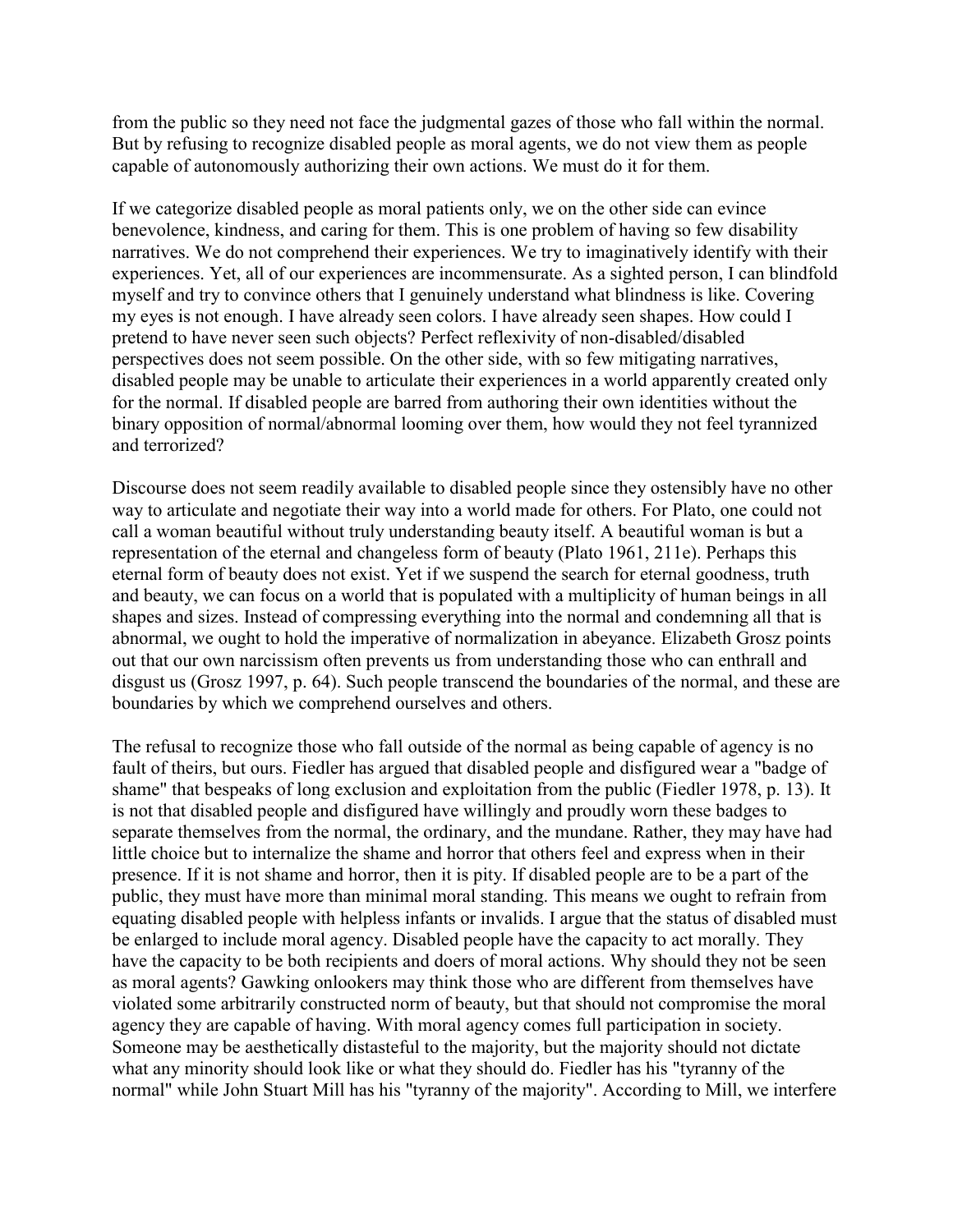in the lives of others only when they can potentially harm us. If a person's disability has not harmed someone, his or her liberty should not be restricted.

John Stuart Mill outlines his defense of liberalism in *On Liberty*. Mill has a marked *laissez-faire* approach to thought, discussion, and individuality. According to Mill, this "tyranny of the majority" has served only to oppress the weaker, less politically involved groups. Certain types may not fit the normal cultural or religious mode of the times and as result, they may be punished for it. Even if the tyranny does not entail state-sponsored ethnic cleansing, there is still the desire to stifle any opinions that differ from the majority. A fresh perspective that is an undertow to the stale but long accepted opinions of the state is to be discouraged. Mill claims that

[P]rotection…against the tyranny of the magistrate is not enough; there needs protection also against the tyranny of prevailing opinion and feeling, against the tendency of society to impose, by other means than civil penalties, its own ideas and practices as rules of conduct on those who dissent from them; to better the development and, if possible, prevent the formation of any individuality not in harmony with its ways, and compel all characters to fashion themselves upon the model of its own (Mill 1978, pp. 4-5).

According to Mill, intervention in the lives of others is rarely justified unless the person or persons pose a serious threat to others. Most of us live according to our relatively innocuous opinions and preferences. If they do not cause harm to others, they should not be suppressed. This is Mill's "harm principle." Mill states "the only purpose for which power can be rightfully exercised over any member of a civilized community, against his will, is to prevent harm to others…[h]is own good, either physical or moral, is not a sufficient warrant" (p. 9). Cigarettes are harmful to a person's health, but if no one is in the range of second-hand smoke, we are not permitted to force the person to quit. If the person's behavior is "other-regarding," there could be grounds for restricting that person's liberty.

I argue that this principle can be extended to disabled people. There is often an imperative to isolate these disabled individuals and medicalize their entire bodies. Some are even paraded around as spectacles of wonder and terror. The status of disabled people as full human beings or even as a full male or female could be considered by some to be ambiguous. It must be corrected or therefore condemned. That may be the prevailing opinion, but on my interpretation of Mill, it should have no impact whatsoever on the lives of disabled people. There are conjoined twins who have shown no desire to be separated. In her study of the conjoined Schappell twins, Nancy Segal has observed that "[w]e may wrongly think of these twins as impossibly doomed, rather than as people simply trying to live their lives" (Segal 1999, p. 304). The twins use the term "handicapable" to describe their experiences, meaning that they are competent at what they do, but they perform their deeds slower than others (p. 304). Existing discourse might not allow for terms such as "handicapable." It may be simpler to negotiate life with one body and one head, but separation should not be coerced, even if it were to profoundly benefit the twins more than remaining conjoined. Too often appearances that fall outside of the normal have been classified as pathological disorders that either can be treated and/or cured. Not too long ago, many still thought that a deformed child was the result of a negative "maternal impression" that the mother had had while pregnant (Bondeson 1997). Subsuming disabled people into conventionally agreed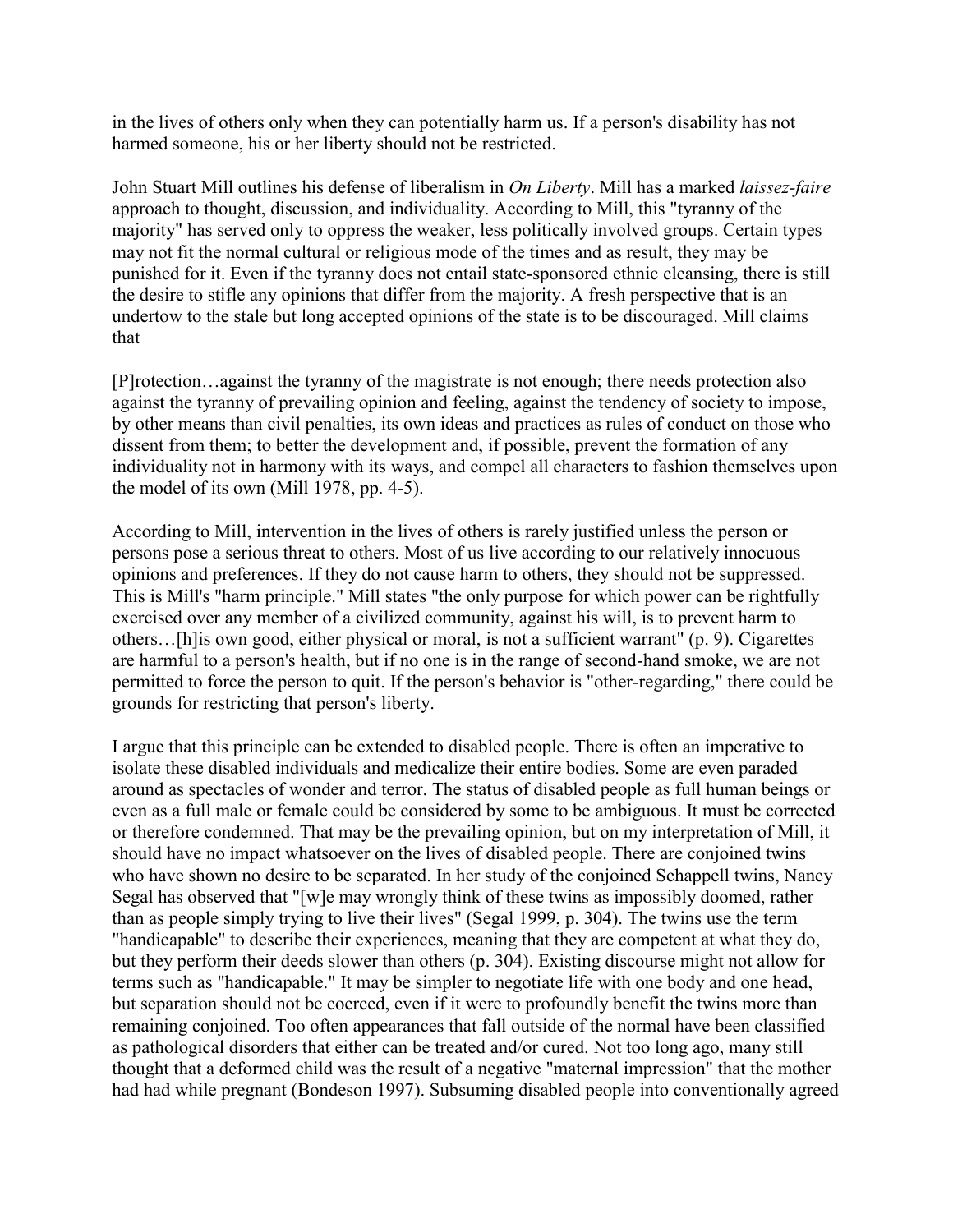upon medical categories gives more legitimacy to paternalistic intervention, but that intervention on someone else's behalf is still unjustified. According to Mill, we are authorized to interfere with the liberty of another only for self-protection, and not because they make us wince or shift uncomfortably in our seats (p. 9).

Mill does not solely discuss liberty as it relates to the imprisonment or institutionalization of those who repel the majority. Bodily liberty is not enough. Mill also defends the liberty of thought and discussion. Mill argues that "[i]f all mankind were of one opinion, and only one person were of the contrary opinion, mankind would be no more justified in silencing that one person than he, if he had the power, would be justified in silencing mankind" (p. 16). Those in the minority may have their own remote observational standpoint, but that standpoint is no less illicit than the status quo. Would we reinforce a fit and healthy society if we were to silence the dissenting opinions? Mill argues that muting others adversely affects us:

The peculiar evil of silencing the expression of an opinion is that it is robbing the human race, posterity as well as the existing generation — those who dissent from the opinion, still more than those who hold it. If the opinion is right, they are deprived of the opportunity of exchanging error for truth; if wrong, they lose, what is almost as great a benefit, the clearer perception and livelier impression of truth produced by its collision with error (p. 16).

It does not necessarily matter whether a disabled person has the *right* opinion. What matters is that he or she is permitted to express it without any reprisals. To silence someone nullifies their discursive claims. Mill does not view a society that provides the freedom of noninterference for the many but not all as an enlightened society. It is merely an oppressive society forcibly asserting its control for a contrived sense of concord among its denizens.

Mill argues that many prevailing opinions of the past have since been refuted or discarded. The same may happen to the prevailing opinions of today (p. 17). The majority will have its way with those encumbered by unpopularity, obscurity, or peculiarity. Our fallibility is evident, yet we have often consigned our fallible opinions to the realm of eternal truths. These "truths" may be nothing more than oppressive fictions. These are fictions which can imprison those who do not hold them. The recognition of other perspectives does not necessarily entail the adherence or even acquiescence to those perspectives. Recognition entails the accommodation of other perspectives.

Mill also encourages the development of individuality. We have become entrenched in our many Procrustean programs of molding characters as we see fit. If a person's individuality is rendered subversive in some way, we are galvanized to prevent any further damage to the sociopolitical fabric of our society. We can terrorize those who differ from us. We can ostracize them. We can erode their self-assurance. We can enact laws that disempower and disenfranchise them. The majoritarian imperative to appease the many and neglect the few has legislated a political disarmament of those whose opinions have not adapted to the *vox populi*. The majority can certainly assert itself if it is given legislative recourse to believe and achieve what it will. Or, the majority could leave the others alone. How much moral risk is involved in letting citizens act for themselves? If no harm is done to anyone else, the majority does not need to fear such liberty. Mill argues that if such behavior is "self-regarding," why should this behavior be anyone else's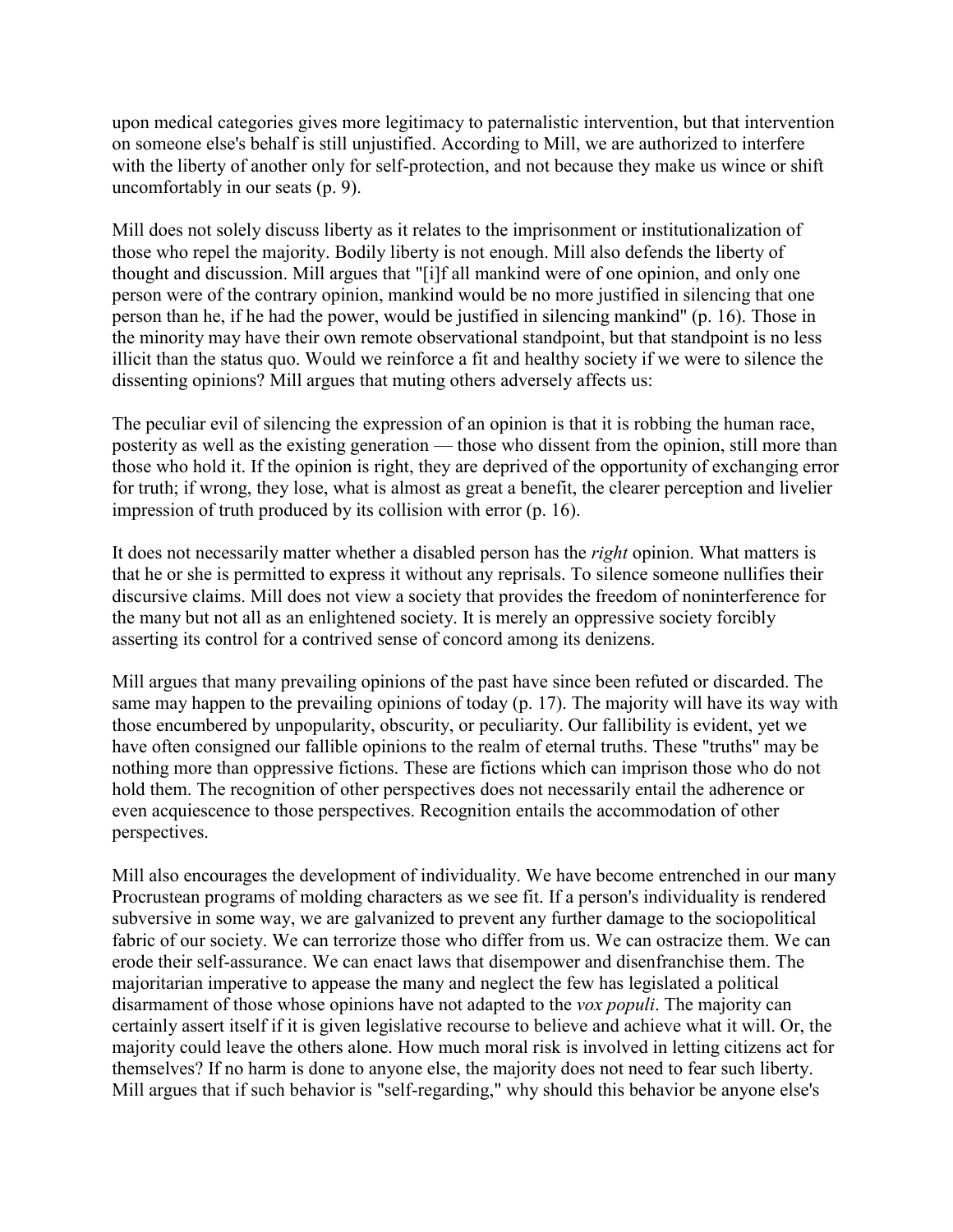concern? Even if a person's unhealthy habits harm himself only, we are not permitted to restrict his liberty, even if it were for his own good. Even if a person's abnormal growths startle those in the marketplace, we should not feel compelled to cast off this person. If our behavior harms no one, we should all be allowed to flourish on our own without needing the authorization from others.

Mill makes a clear demarcation between actions that he deems lawful, and those which ought to be forbidden:

Acts, of whatever kind, which without justifiable cause do harm to others may be, and in more important cases absolutely require to be, controlled by the unfavorable sentiments, and, when needful, by the active interference of mankind. The liberty of the individual must be thus far limited; he must not make himself a nuisance to other people. But if he refrains from molesting others in what concerns them, and merely acts according to his own inclination and judgment in things which concern himself, the same reasons which show that opinion should be free prove also that he should be allowed, without molestation, to carry his opinions into practice at his own cost (p. 53).

The statement's cogency though is in the determination of what constitutes a "nuisance" to other people. The eugenic inclinations of nations like World War II Germany exhorted their citizens to be concerned about the collective health of their race for the sake of posterity. It is clear that many believed certain groups to be pollutants to the master race. Even if a nation does not adopt a program of eugenics, there is still the veneer of pessimism and disgust towards those who whose apparent abnormalities deface the beauty, strength, and vigor of the population. The forced sterilization of those considered "feeble-minded" in the United States was commonplace up through the twentieth century. It was a practice declared constitutional by the United States Supreme Court (see *Buck vs. Bell* 274 U.S. 200). And there is still that unrequited need to beautify and perfect the population for the sake of fitness and survival. It is not that those of us who fall within the scope of the "normal" are nascent eugenicists. However, when advertisements that ask for egg and sperm donors focus heavily on physical and intellectual features, the concern over the desire to create a class of "designer babies" becomes all the more palpable. The surge in biotechnologies such as pre-implantation genetic diagnosis (PGD) could prevent potentially disabled persons from even being removed from the petri dish. The majority could easily declare disabled people and potentially disabled persons to be nuisances. These nuisances could pose veritable harm to others.

While this passage can be misappropriated, I argue that such an interpretation is completely erroneous. Mill claims that even the ostensible health and survival of a society is still no warrant for restricting the liberty of an individual. Differences of opinion are not enough to justify the erosion of civil liberties. Personal behavior that is offensive to others is no justification either. But if disabled people act according their own inclinations and judgments without "molesting" others, their liberties should not be curtailed. While Mill does not explicitly protect disabled people from discrimination, I argue that his plea for enlarging liberty at the expense of the tyrannical majority does include disabled people. Nuisances do not entail those who are not aesthetically pleasing or those who need ramps to enter a building.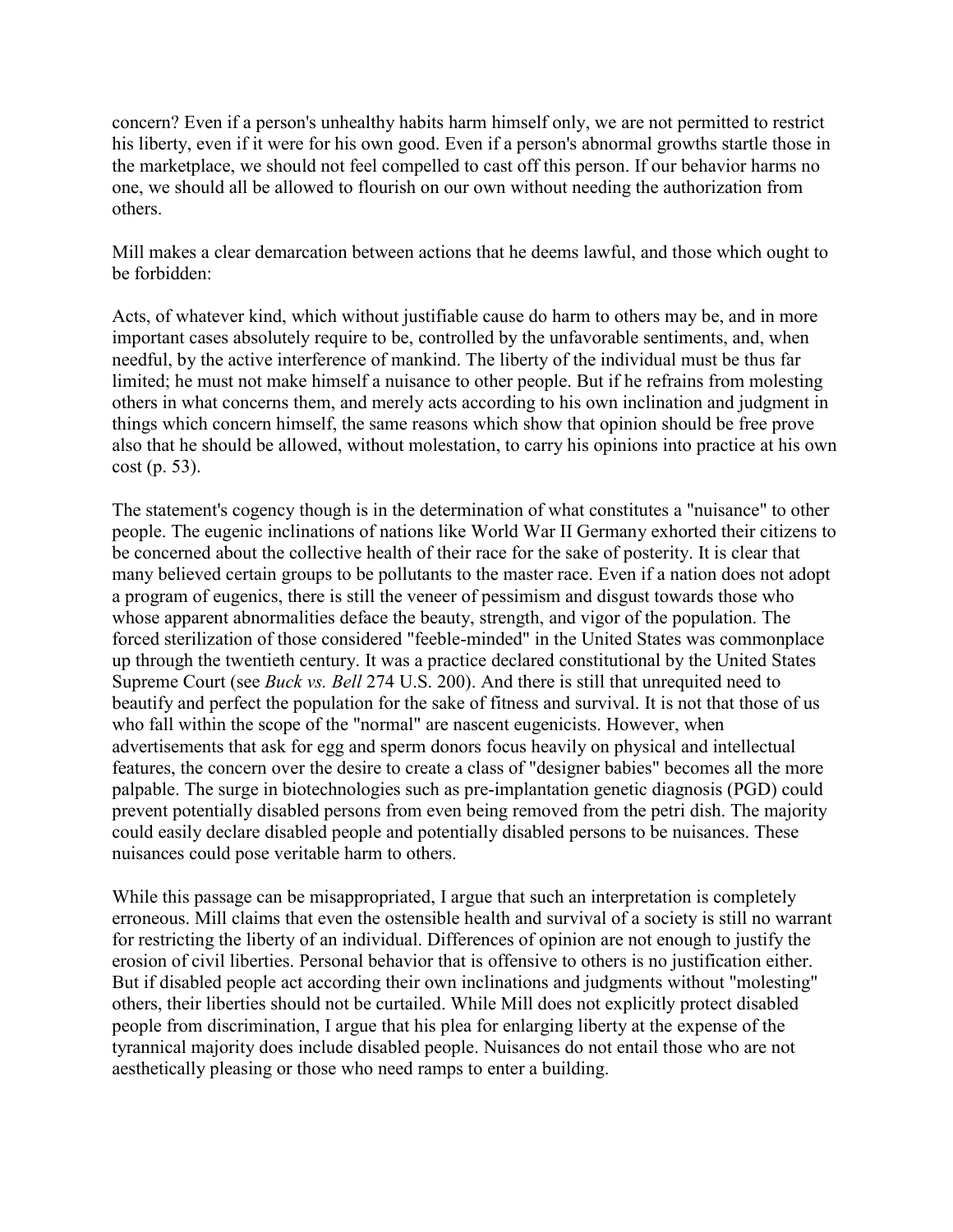Furthermore, following the lead of others creates a stifling atmosphere of pedestrian accomplishments and goals. Those who follow the ways of others instead of themselves create endless barricades to their capability and intelligence. If we countenance the majority opinion only, Mill fears there will be a dearth of human flourishing. If academics wither at the thought of opposing intellectual dogmas, the university will be nothing more than a marketplace for banal and housebroken ideas. If the populace is not given the freedom to thrive, then deep-seated prejudices will never be flushed from the public. I am not claiming that every person is capable of profound enlightenment. But not giving the citizens a chance to even cultivate ideas commits them to an endless cultural morass. Mill claims that "[p]ersons of genius, it is true, are, and are always likely to be, a small minority; but in order to have them, it is necessary to preserve the soil in which they grow…[for] genius can only breathe freely in an *atmosphere* of freedom" (p. 62). Mill adds that the majority is a mass who "do not take their opinions from dignitaries in Church or State…or from books…[because] their thinking is done for them by men much like themselves, addressing them or speaking in their name, on the spur of the moment, through newspapers" (p. 63). It takes little for this majority to follow the lead of others. Subscribing to already-sanctioned opinions is a more facile solution. If medical authorities consider all conjoined twins to be in an afflictive state, most citizens will concur. Where is the opposing evidence? Where is the opposing discourse that challenges these acculturated opinions? It would seem counterintuitive to claim that Downs Syndrome sufferers have a dramatically compromised quality of life. How could such people understand what a high quality of life is? Yet if we continue to make uncritical assumptions about disabled people, they will always be a neglected class endowed with fewer rights.

Mill is attempting the limit the power that the government can exercise over the individual. Limiting this power expands the negative right of the individual to be left alone. This right enables the individual to pursue her conception of the good life unencumbered, provided that she does not harm anyone in this pursuit. The right to be left alone seems to be conducive towards enriching the lives of those engaged in the pursuit of happiness since most strictures on the actions would be eliminated. Is it possible that the right to be left alone would actually harm those in pursuit of happiness? Disabled people would have the same rights as everyone else. But the right to be left alone could forbid any governmental intervention on behalf of disabled people. Disabled people may not be able to pursue the good life without certain accommodations that can be provided by the government. A person who uses a wheelchair may find it difficult to achieve happiness without reasonable access into buildings. Intervention is compulsory so that these ramps and elevators are provided. A disabled person may not be able to achieve happiness without medication. If the person cannot afford this medication on her own, intervention may be necessary. But if we are to be free from governmental intrusion, would the government have any obligation to intervene for the few who might need assistance? If you have the right to be left alone, you might be on your own.

Robert Nozick also sought to limit the authority that the government could exercise over the individual. Nozick's libertarian account entails more than the liberty of thought and discussion. According to Nozick, an "ultraminimal state" is the only just form of government. In an ultraminimal state, the government's role in the lives of its citizens is attenuated to the point that any less government would be nearly anarchic. The state would be required to protect citizens from violence and ensure that property is justly transferred (Nozick, 2007, pp. 238-9). The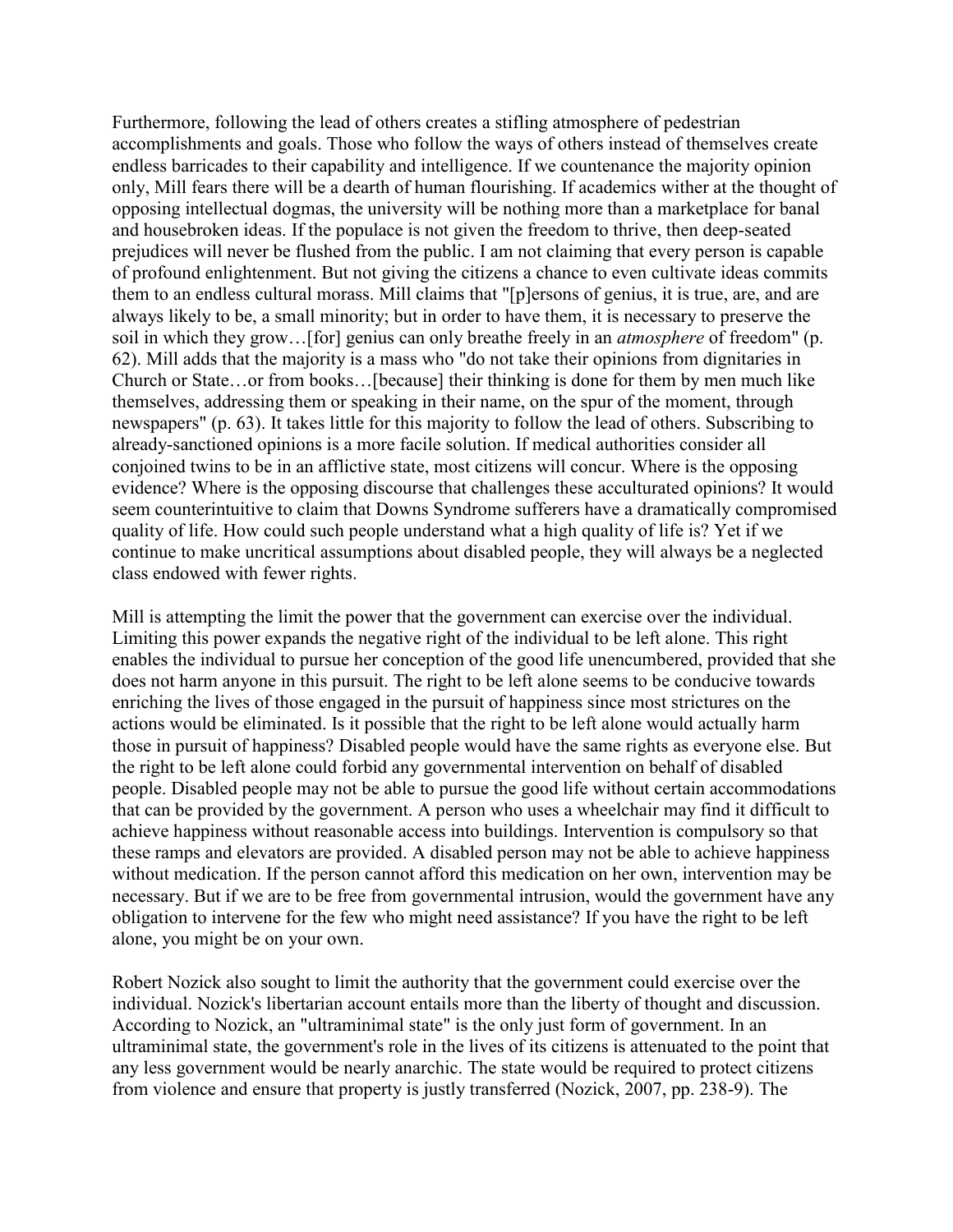ultraminimal state is not obligated to do anything more for its citizens. While Mill seeks to enlarge the scope of rights Nozick argues for an even more extensive set of rights. According to Nozick, these rights act as "side-constraints" upon your actions. (p. 240). You can do as you please as long as your actions do not infringe upon the rights of others. The government also has side-constraints placed on its actions. Nozick argued that side-constraints are imperative for a just society because without them, the government would be free to use its citizens as means (p. 240). Citizens could be used for the sake of something else, with or without their consent. Most citizens would prefer to not pay taxes, but pay them they must. For Nozick, taxation is unjust since the money a state's citizens have rightfully earned is redistributed without their consent. Taxes may go towards entitlement programs to which citizens may object. Nozick points out:

Side constraints express the inviolability of other persons. But why may not one violate persons for the greater social good? ….[T]here is no social entity with a good that undergoes some sacrifice for its own good. There are only individual people, different individual people, with their own individual lives. Using one of these people for the benefit of others, uses him and benefits the others. Nothing more. What happens is that something is done to him for the sake of others (p. 241).

I can certainly donate some of my money to the greater social good. But it is unjust to compel me to transfer any of my resources to others. These resources are mine and only I am entitled to them.

For Nozick, a welfare state is not only odious, it is wholly unjust. According to Nozick, the redistribution of resources is unjust because it transfers or allots "holdings" to people who are not entitled to them (Nozick, 2005, p. 470). This "entitlement theory" contains three principles of justice. I can acquire resources through "the original acquisition of holdings", meaning that I am the original owner of something which was previously unheld. I can also acquire resources through the "transfer of holdings". I justly acquire resources from someone else who previously held those resources. In a Nozickian world, there is justice when these conditions are met:

- 1. A person who acquires a holding in accordance with the principle of justice in acquisition is entitled to that holding.
- 2. A person who acquires a holding in accordance with the principle of justice in transfer, from someone else is entitled to that holding, is entitled to that holding.
- 3. No one is entitled to a holding except by (repeated) applications of 1 and 2 (p. 470).

If any of these conditions of Nozick's entitlement theory are violated, than an injustice has been committed. Injustice can be adjudicated through the third principle, which is "rectification of injustice in holdings." I should be compensated if others possess the resources to which I am entitled.

Nozick would appeal to advocates of small government and fiscal conservatism. Any system of taxation would be unjust. Virtually all interference into the lives of an ultraminimal state's citizens would be unjust. However, widening liberty until it is nearly at the edge of anarchy is detrimental to those who would be in need of resources to which they would not be entitled in this state. Both Mill and Nozick seek to restrict the authority that a government can exercise over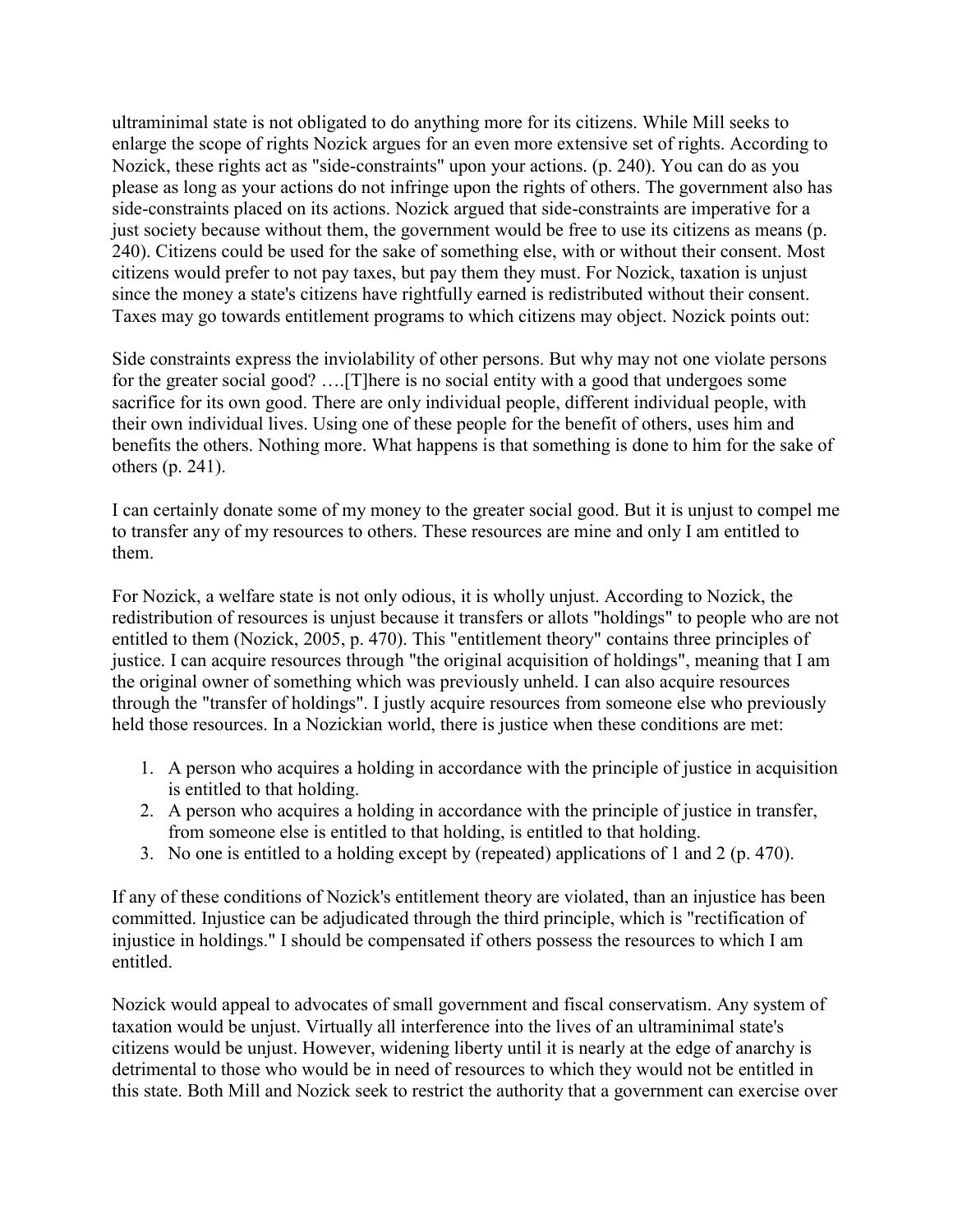its people. The liberty to be left alone and the liberty of thought and discussion are necessary foundations of a just society. Yet Nozick's libertarian vision could cause veritable harm to persons with disabilities who are left alone but are in need of assistance. Assisting others by personally redistributing wealth would be meritorious, but not obligatory. Nozick's account of liberty is too expansive to help those who would need some intervention in order to fully participate in society. Is Mill's approach any better? Does his account of liberty help instead of hinder persons with disabilities?

For Mill, liberty is more constricted than it is for Nozick. Mill's utilitarian predilections would not have permitted him to support an ultraminimal state. But would liberty of thought and discussion genuinely help persons with disabilities? Would tolerance help these people? Mill's account would forbid actions that obstruct meaningful opportunities in which persons with disabilities can engage. Persons with disabilities can open a dialogue with others. Persons with disabilities do not have to remain hidden. They can pursue an education. They can try to get work. But what if there are legitimate barricades that could impede a disabled person's progress? Opportunities would have to be created for this person. Does Mill's account require the creation of opportunities for those who cannot fully participate in society without them?

Liberty could promote self-interest over public interest. In his remarks on the philosopher Jeremy Bentham, Mill is critical of the former for claiming that self-interest should guide our actions (Mill, 1969, p.14). We would all presumably have an interest in promoting tolerance, but it would not be for any greater good. We would be tolerant of others because we want them to be tolerant of us. Mere tolerance of differing worldviews is sufficient for those who need no assistance whatsoever. Full participation in society would be possible for those who are selfsufficient. But if self-interest is all that guides us, how can we ever do anything that would benefit all of society? According to Mill, not every person is inextricably bound to her selfish needs:

There are, there have been, many human beings, in whom the motives of patriotism or of benevolence have been permanent steady principles of action, superior to any ordinary…temptations of self-interest. There are, and there have been, multitudes, in whom the motive of conscience or moral obligation has been thus paramount. There is nothing in the constitution of human nature to forbid its being so in all mankind (p.15).

According to Mill, if we do not fulfill these obligations to others, "the race will never enjoy onetenth part of the happiness which our nature is susceptible of" (p. 15). Like libertarianism, liberalism can nurture self-interest. I must follow certain rules before I can pursue my conception of the good life. My conception may not involve helping others if I am not morally obligated to help them.

Moral obligations only carry so much weight. In a liberal society, I could ignore many of my moral obligations with impunity. But a society will not thrive if we all follow suit. In order for a society to maximize happiness, the "virtuous exertion" of feeling or conscience is necessary (p. 15). Those who tend towards selfishness will be bereft of this feeling to promote public interests over private. According to Mill, some of us will have to endeavor to instill this feeling in others. In other words, "… [i]t is by a sort of sympathetic contagion, or inspiration, that a noble mind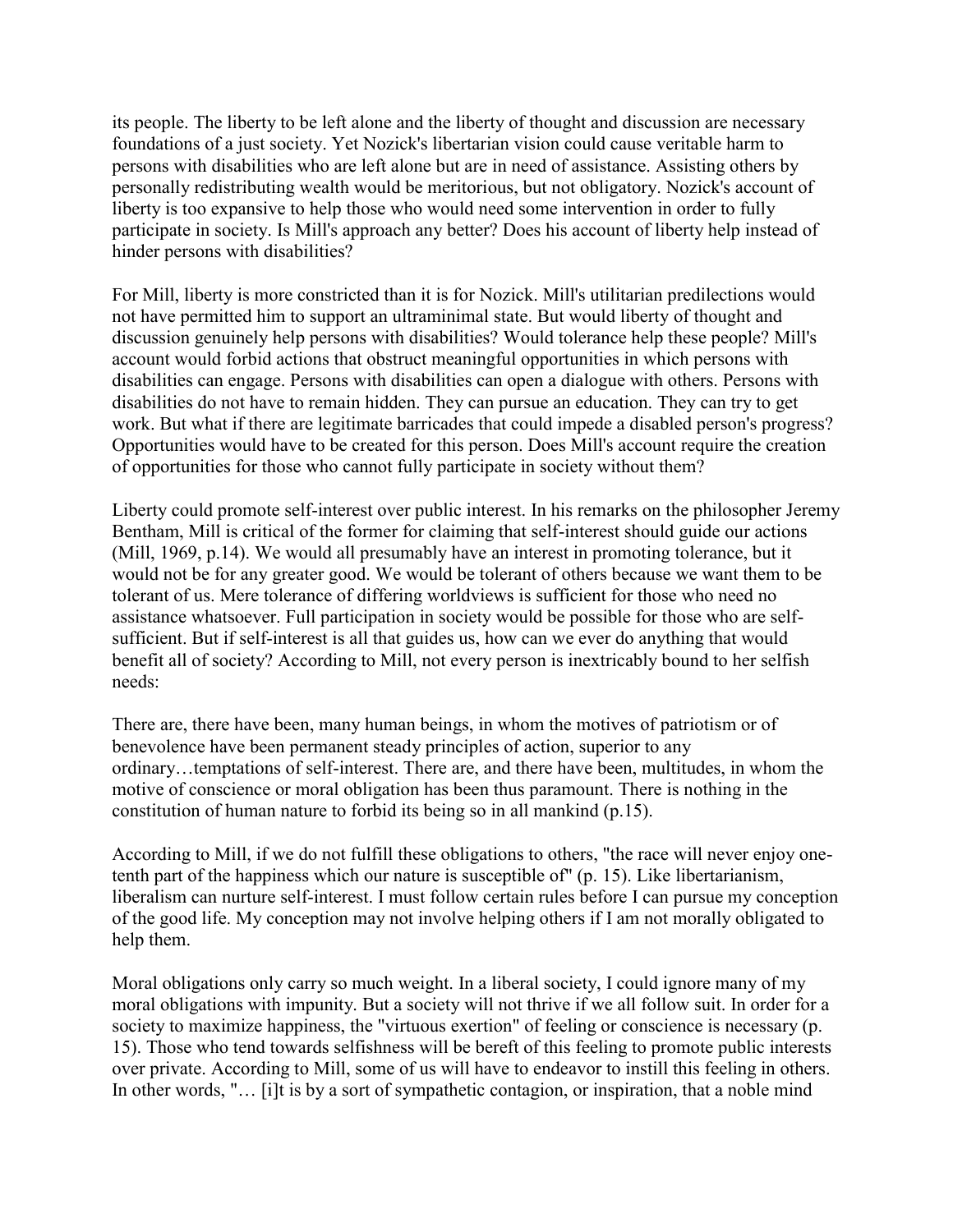assimilates other minds to itself…" (p. 16). Marginalized groups including persons with disabilities can be easily disregarded by the majority. If their interests are not taken into account, their full participation in society will be compromised. Self-interested individuals may not be particularly bothered by this. As long as a person's ability to pursue her conception of the good life is unfettered, everything is in good order. Disengaging self-interested individuals from this frame of mind is Mill's prickly challenge. The emergence of disability discourses is not enough. The toleration of disability discourses is not enough. These discourses must have an impact on the society at large. This will not always happen. Many of us will have to be cognizant of that "sympathetic contagion" in order for there to be palpable changes. Persons with disabilities can ask for reasonable accommodations, but if Congress does not have a sympathetic ear, no legal recognition of rights and opportunities will be forthcoming. Others who are in positions of authority have to respond affirmatively to the discourses of the marginalized.

Few disability discourses could thrive if disabled people are given few, if any, legal protections. If there are those who still oppose the "Americans With Disabilities Act" without any compunction, what recourse can disabled people expect to receive? How can disabled people flourish if they cannot expect "reasonable access" into buildings? While the ADA has been successful since its implementation, the protests that emerged as a result of its very proposal years ago are indicative of a stark hesitation to the recognition of those with documented disabilities. The ADA does not compel the non-disabled to give preferences to disabled people. It compels us to acknowledge that there are people whose physical and mental abilities have been compromised. If we disapprove of such accommodations, then we have not progressed much farther intellectually than those who thought the Elephant Man was the result of his mother becoming frightened by an elephant while pregnant. We are not harmed if we give protections to disabled people. The parking lots will not be fraught with handicap spots to the point where we must park in the street. But such contentious attitudes towards disability rights reflect the majority's refusal to acknowledge the palpable differences that permeate a heterogeneous population. These differences must be accounted for lest we promulgate a kind of social cleansing to reintroduce sameness and uniformity. This fear is duly noted by Mill:

If resistance waits till life is reduced nearly to one uniform type, all deviations from that type will come to be considered impious, immoral, even monstrous and contrary to nature. Mankind speedily becomes unable to conceive diversity when they have been for some time unaccustomed to see it (p. 71).

We not only try to eradicate what is contrary to nature, we seek to subjugate nature ourselves. Conjoined twins may have occurred through no one's choice, but we can correct such a deformity. This does not mean that we ought to correct it. If there are disabilities and deformities that have no medical recourse, we will surely find it one day. If not, we can decimate it and pretend it never existed. We might even be able to claim victory over these horrors and celebrate our genius. We seem to think that if we eradicate the monstrous or that which is contrary to nature, we have demonstrated our great health, our great ingenuity. What we will have demonstrated is a troubling aversion to that which is different.